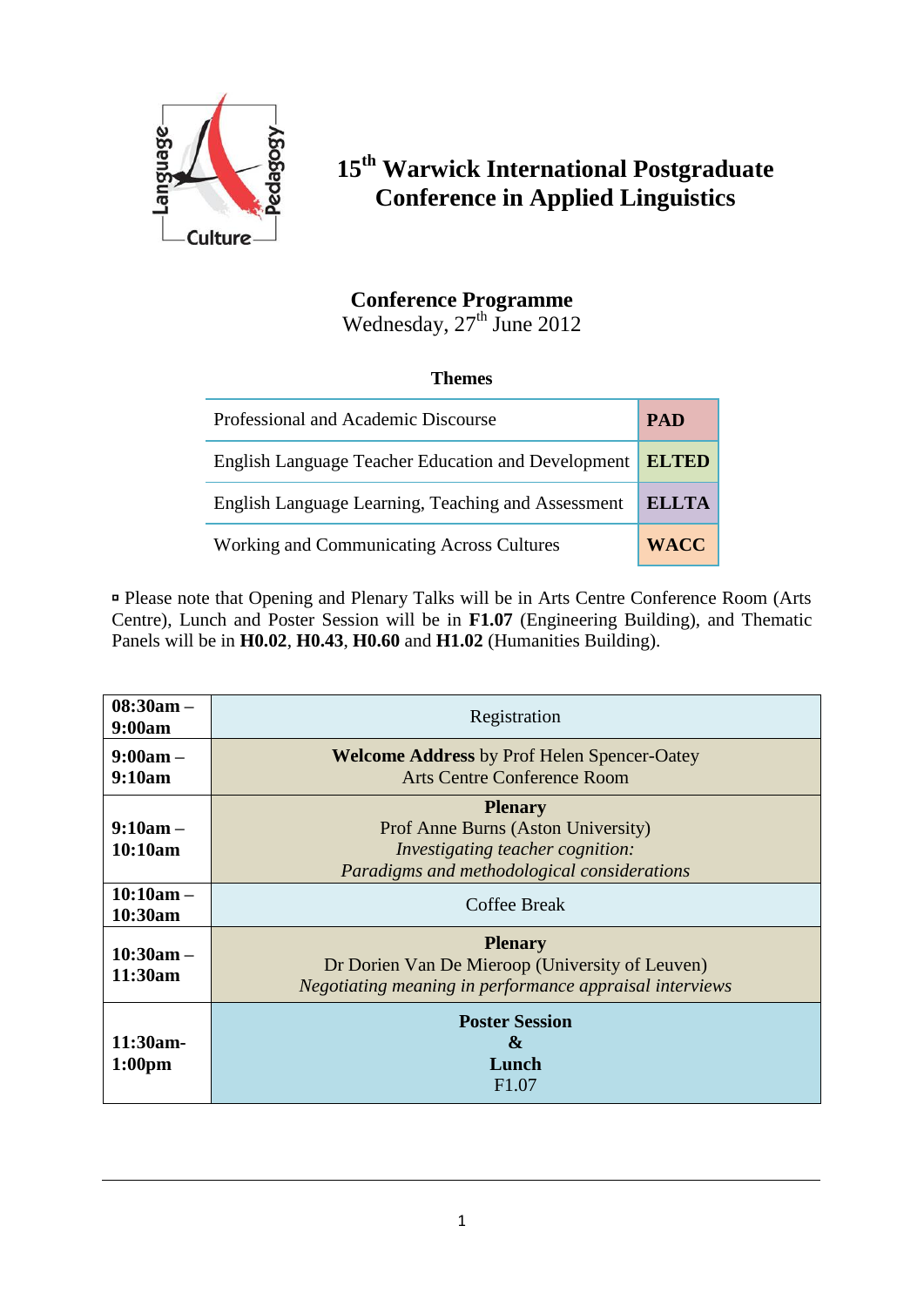|                                          | <b>PAD</b><br><b>Room H0.02</b>                                                                                                                                         | <b>ELTED</b><br><b>Room H0.43</b>                                                                                                  | <b>ELLTA</b><br><b>Room H0.60</b>                                                                                                                         | <b>WACC</b><br><b>Room H1.02</b>                                                                                                                                 |
|------------------------------------------|-------------------------------------------------------------------------------------------------------------------------------------------------------------------------|------------------------------------------------------------------------------------------------------------------------------------|-----------------------------------------------------------------------------------------------------------------------------------------------------------|------------------------------------------------------------------------------------------------------------------------------------------------------------------|
|                                          | <b>Muhammad Nawaz</b><br>(University of<br>London)<br><b>Functional English</b>                                                                                         | Arwa Gandeel<br>(University of<br>Leeds)<br><b>Novice English</b>                                                                  | Kai-Hui Wang<br>(University of<br>Warwick)<br>Researching                                                                                                 | <b>Andrew Davidson</b><br>(University of<br>Warwick)<br>A longitudinal                                                                                           |
| $1:00 \text{pm} -$<br>1:30pm             | courses for BS<br>degree in Applied<br>Sciences: students'<br>perceptions                                                                                               | language teacher<br>beliefs and<br>practices (A story<br>of a first-year<br>English language<br><i>teacher</i> )                   | international<br>Chinese students'<br>strategic<br>vocabulary<br>learning in context:<br>the role of agency,<br>mediation and<br>learning<br>environments | investigation of the<br>intercultural<br>interaction<br>experiences of<br>postgraduate East<br><b>Asian students</b><br>studying for a PhD<br>at a UK university |
|                                          | Zuleyha Unlu<br>(University of<br>Warwick)                                                                                                                              | <b>Parvaneh Parvaresh</b><br>(University of<br>London)                                                                             | Yusuf Ozturk &<br><b>Seray Tanyer</b><br>(Anadolu<br>University)                                                                                          | Elena Xeni<br>(University of<br>Cyprus)                                                                                                                          |
| $1:35$ pm $-$<br>$2:05$ pm               | A case analysis of<br>teacher feedback<br>on learners'<br>writing in EAP<br>classrooms:<br>negotiation of<br>ownership, learner<br><i>identity</i> , and<br>empowerment | An investigation of<br>the relationship<br>between teacher<br>beliefs and<br>classroom practice<br>in English<br>language teaching | A cross-sectional<br>evaluation on the<br>relationship<br>between Turkish<br>EFL learners'<br>vocabulary size<br>and vocabulary<br>learning strategy      | Examining<br>multilingual<br>students' narrative<br>stories, exploring<br>multilingual<br>identities                                                             |
|                                          | Rieszkaya<br>Dalimunthe<br>(Widyatama<br>University)                                                                                                                    | Phil Longwell<br>(University of<br>Warwick)                                                                                        | Thao Nguyen<br>(University of<br>Southampton)                                                                                                             | <b>Mary Vigier</b><br>(University of<br>Warwick)                                                                                                                 |
| $2:10 \text{pm} -$<br>2:40 <sub>pm</sub> | Power and<br><i>ideology in the</i><br>advertisement texts<br>of anti-aging<br>products in<br><b>Indonesian</b><br>magazines                                            | Technophilia or<br>technophobia:<br><b>Exploring teacher</b><br>autonomy in<br>learning ICT tools<br>for the ELT<br>classroom      | An investigation of<br>the implementation<br>of communicative<br>language teaching<br>approach in<br>Vietnamese higher<br>education                       | Is culture an issue<br>in multicultural<br>teams?                                                                                                                |
| $2:40 \text{pm} -$<br>3:10 <sub>pm</sub> | <b>Coffee Break</b>                                                                                                                                                     |                                                                                                                                    |                                                                                                                                                           |                                                                                                                                                                  |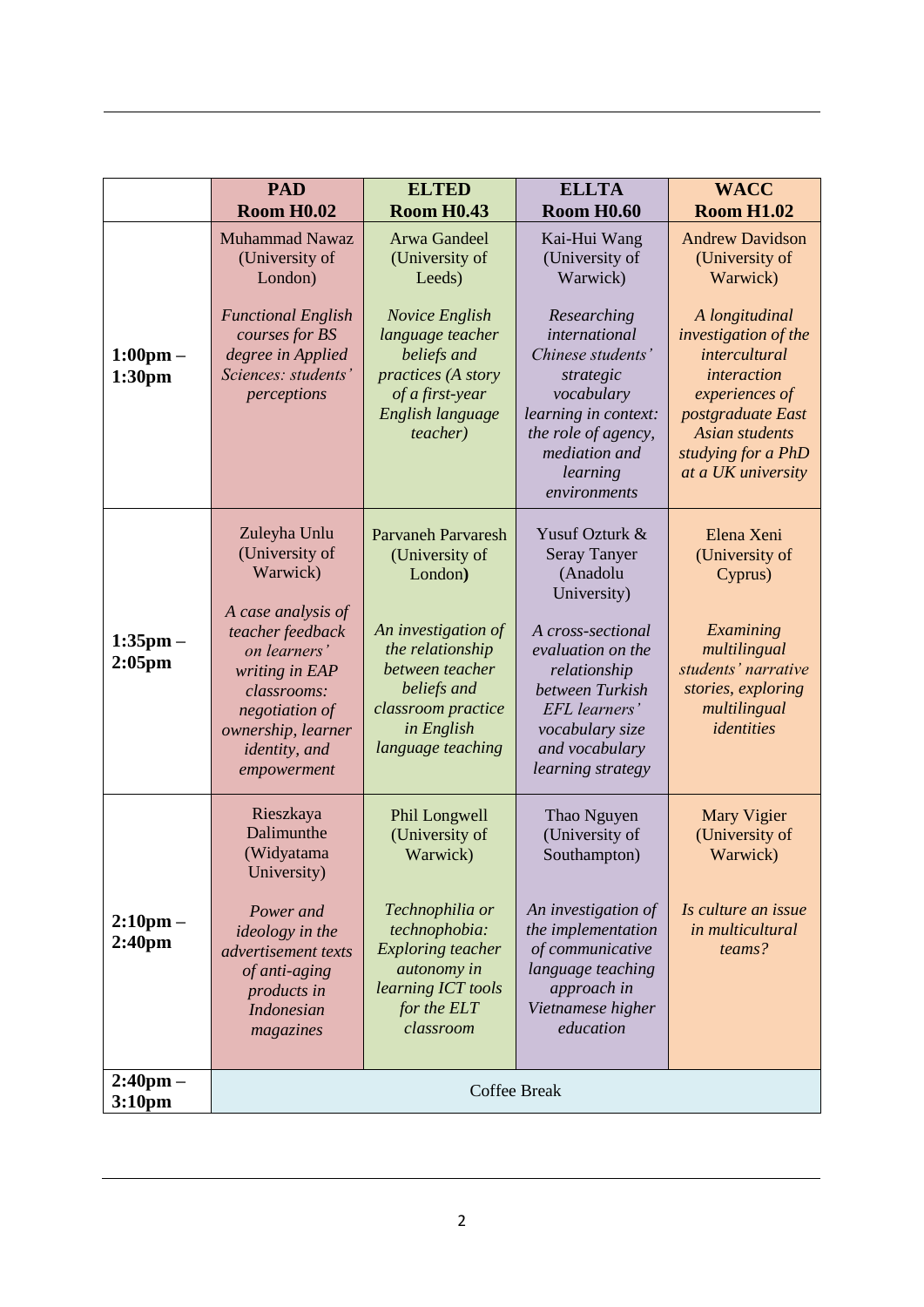|                                          | <b>PAD</b>                                                                                                                                           | <b>ELTED</b>                                                                                                                                                                                                                                                               | <b>ELLTA</b>                                                                                                                                                                             | <b>WACC</b>                                                                                                                                                    |
|------------------------------------------|------------------------------------------------------------------------------------------------------------------------------------------------------|----------------------------------------------------------------------------------------------------------------------------------------------------------------------------------------------------------------------------------------------------------------------------|------------------------------------------------------------------------------------------------------------------------------------------------------------------------------------------|----------------------------------------------------------------------------------------------------------------------------------------------------------------|
|                                          | <b>Room H0.02</b>                                                                                                                                    | <b>Room H0.43</b>                                                                                                                                                                                                                                                          | <b>Room H0.60</b>                                                                                                                                                                        | <b>Room H1.02</b>                                                                                                                                              |
|                                          | Duygu Candarli<br>(Bogazici<br>University)                                                                                                           | Hanna Lee<br>(Leeds<br>Metropolitan<br>University)                                                                                                                                                                                                                         | Erkan Kulekci<br>(University of<br>Warwick)                                                                                                                                              | Lou Harvey<br>(University of<br>Manchester)                                                                                                                    |
| $3:10 \text{pm} -$<br>3:40 <sub>pm</sub> | A corpus-based<br>study of I and We<br>in academic<br>discourse                                                                                      | <b>Korean EFL</b><br>teachers' beliefs<br>about technology-<br>assisted language<br>teaching and<br>practices in the<br>classroom                                                                                                                                          | Investigating the<br>notion of<br>authenticity in<br>English Language<br>teaching and<br>learning in Turkey                                                                              | Beyond member-<br>checking: a<br>dialogic approach<br>to the research<br>interview                                                                             |
|                                          | <b>Yifan Geng</b><br>(University of<br>Warwick)                                                                                                      | Gosia Sky<br>(University of<br>Warwick)                                                                                                                                                                                                                                    | Despoina Panou<br>(University of<br>Leicester)                                                                                                                                           | <b>Samaneh Zandian</b><br>(University of<br>Warwick)                                                                                                           |
| $3:45$ pm $-$<br>4:15 <sub>pm</sub>      | A corpus-based<br>examination of<br>appraisal in<br>discussion sections<br>of doctoral theses                                                        | <b>Motivations of EAP</b><br>practitioners in<br><b>British Higher</b><br>Education                                                                                                                                                                                        | <b>Bringing English</b><br>idioms home to<br>Greek learners: A<br>qualitative study                                                                                                      | Considerations in<br>research with<br>children                                                                                                                 |
|                                          | Phuong Le Hoang<br><b>Ngo</b><br>(University of<br>Southampton)                                                                                      | Jaeyeon Heo<br>(University of<br>Warwick)                                                                                                                                                                                                                                  | <b>Hazel McAllister</b><br>(Leeds<br>Metropolitan<br>University)                                                                                                                         | Yan Zhao<br>(University of<br>Warwick)                                                                                                                         |
| $4:20 \text{pm} -$<br>4:50 <sub>pm</sub> | An investigation<br>into email<br>communication<br>between<br><b>Vietnamese</b><br>students and their<br>lecturers in a<br><b>British university</b> | Team teachers and<br>team teaching<br>relationship<br>in Korean primary<br>schools                                                                                                                                                                                         | <b>International</b><br>foundation<br>students'<br>perceptions on<br>native and non-<br>native English<br>language teachers                                                              | L <sub>2</sub> creative<br>writers around us:<br>how they are made,<br>what drives them to<br>write, and a<br>glimpse into their<br>story-writing<br>processes |
| $4:55$ pm $-$<br>5:25pm                  |                                                                                                                                                      | Khanh Tran,<br>(University of<br>Warwick)<br>English team<br>teaching<br>collaboration: The<br><i>interaction</i><br>experiences of<br>Vietnamese English<br>teachers and<br>Native English-<br>speaking teachers<br>collaborating in<br><b>Vietnamese</b><br>universities | Mala Palanichamy<br>(University of<br>Warwick)<br>Eliciting<br>information on the<br>cognitive processes<br>used during<br>academic listening:<br>Questionnaire<br>development<br>method |                                                                                                                                                                |
| 5:30pm                                   | End of Programme                                                                                                                                     |                                                                                                                                                                                                                                                                            |                                                                                                                                                                                          |                                                                                                                                                                |